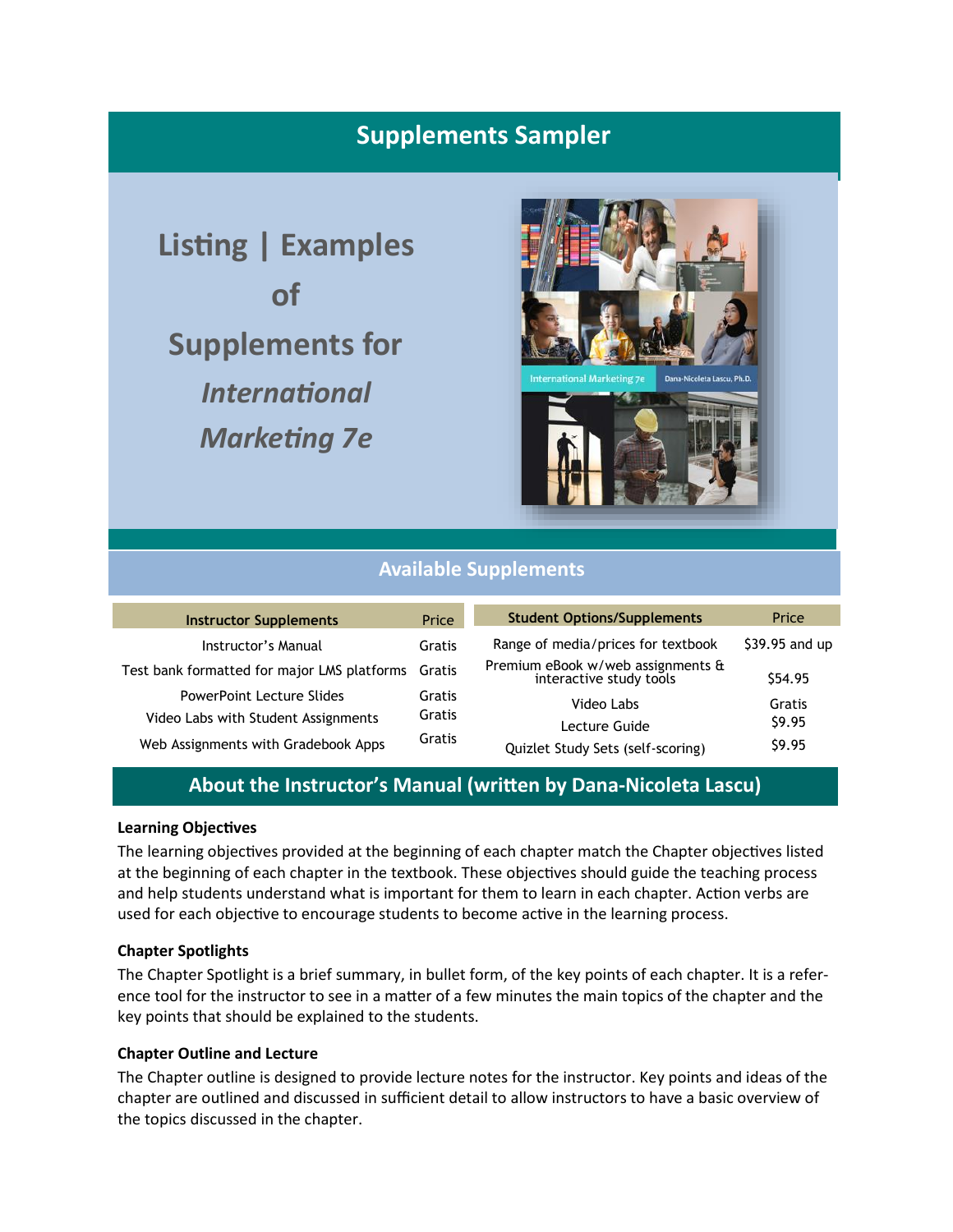# **Supplements Sample: International Marketing 6e**

### **About the Instructor's Manual (continued)**

#### **Key Terms**

Definitions for key terms are provided in this *Instructor's Manual* in each chapter. By providing this information in each chapter, it will be a ready reference for the instructor as he or she is preparing the lecture and needs to clarify how a particular term is used in the textbook. It also provides an easy-tofind reference tool for students who may ask about the meaning of a particular term.

#### **Review Questions**

In-depth answers to each chapter's review questions are provided in the *Instructor's Manual.* Instructors may wish to use the questions as assignments and, subsequently, provide the answers to the students.

#### **Discussion Questions**

Suggested answers are provided for the Discussion Questions to guide the instructor's thinking and give the instructor an idea of how he or she could guide student responses. Keep in mind that for many questions there are no right or wrong answers. Student responses may vary greatly. In some cases, a student response was provided so that the instructor could see how one particular student answered the question. The purpose of the Discussion Questions is to provide questions that can be used as student assignments to be turned in to the instructor, to provide questions that can be used for in-class discussion, and to provide questions that can be used for small group work in class that students can then share their responses with their entire class.

#### **Cases**

Suggested answers are provided for each question in the cases. While many questions have concrete, specific questions, many do not. Some of the responses can vary, depending on the viewpoint of the student. In these cases some guidance was provided into the type of responses that instructors should expect from students.

### **About the Test Item File**

An extensive set of multiple-choice, short answer, and essay questions for every chapter for creating original quizzes and exams. Available in file formats to upload into Blackboard, Moodle, D2L, Canvas, and ExamView. The Test Bank consists of true-false, multiple-choice, completion and short-answer essay questions -- all written by Dana Nicoleta Lascu. Answers to each are given along with the level of difficulty. The questions range from simple memory exercises to those requiring more sophisticated thought processes and answers.

A break-out of questions by chapter and type follow.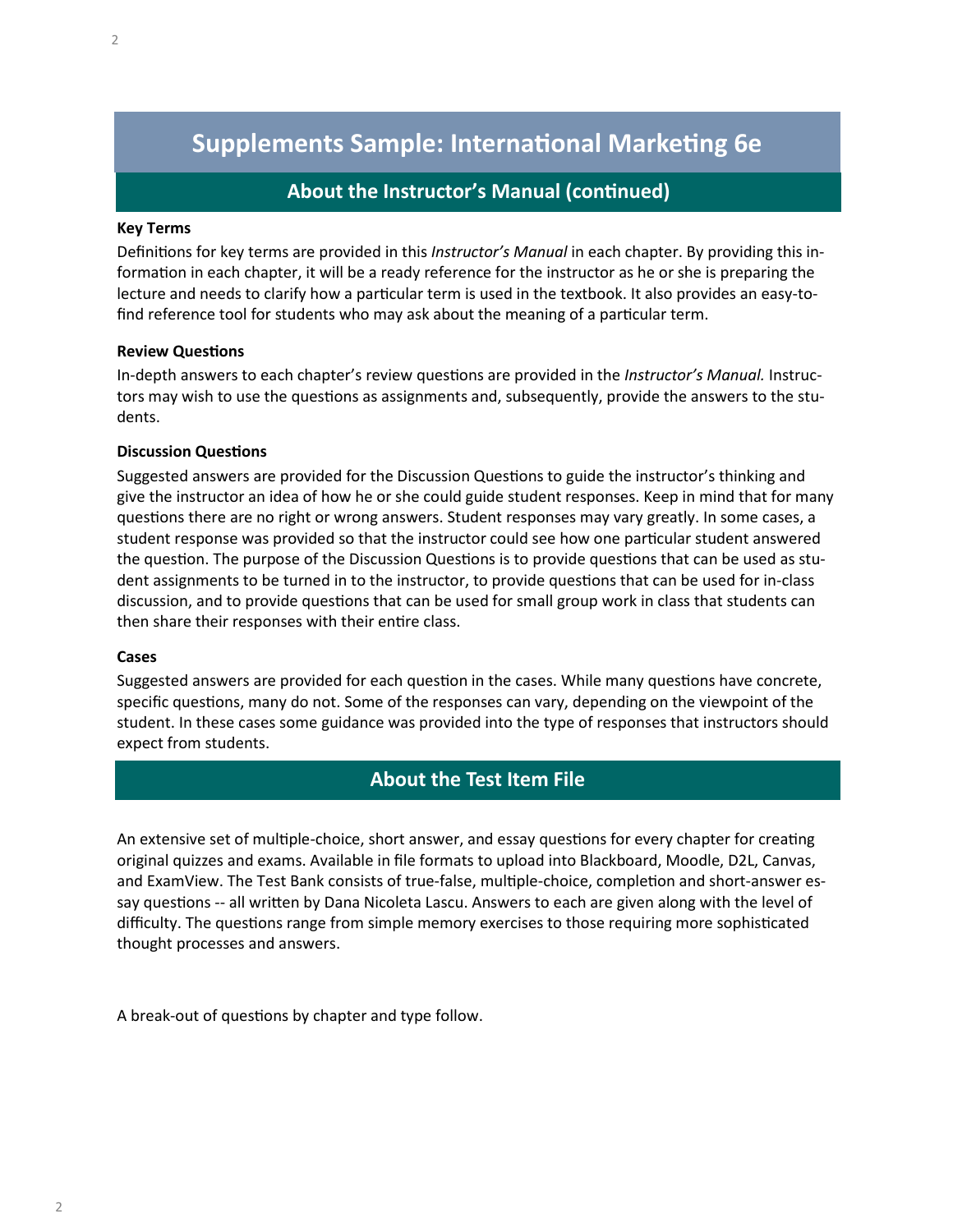## **Breakout of Test Questions in Test Item File**

| <b>Chapter</b> | T/F | <b>MC</b>      | <b>Completion</b> | <b>Essay</b> | <b>Totals</b> |
|----------------|-----|----------------|-------------------|--------------|---------------|
| $\mathbf 1$    | 30  | 31             | 21                | 5            | 88            |
| $\overline{2}$ | 30  | 30             | 20                | 5            | 87            |
| 3              | 30  | 30             | 20                | 5            | 88            |
| 4              | 30  | 30             | 20                | 5            | 89            |
| 5              | 30  | 30             | 20                | 5            | 90            |
| 6              | 30  | 30             | 20                | 5            | 91            |
| 7              | 30  | 30             | 20                | 5            | 92            |
| 8              | 30  | 30             | 20                | 5            | 93            |
| 9              | 30  | 30             | 20                | 5            | 94            |
| 10             | 30  | 30             | 20                | 5            | 95            |
| 11             | 30  | 29             | 20                | 5            | 95            |
| 12             | 30  | 30             | 20                | 5            | 97            |
| 13             | 30  | 30             | 20                | 5            | 98            |
| 14             | 30  | 30             | 20                | 5            | 99            |
| 15             | 30  | 30             | 20                | 5            | 100           |
| 16             | 23  | 30             | 20                | 5            | 94            |
| 17             | 32  | $\frac{26}{5}$ | $\overline{20}$   | <u>5</u>     | <u>100</u>    |
| Totals:        | 505 | 506            | 341               | 85           | 1437          |

# **Breakout of PowerPoint® Lecture Slides (developed by the author)**

| Chapter                 | <b>Slides</b>  |
|-------------------------|----------------|
| 1                       | 27             |
| $\overline{\mathbf{c}}$ | 33             |
| 3                       | 28             |
| 4                       | 25             |
| 5                       | 26             |
| 6                       | 27             |
| 7                       | 35             |
| 8                       | 25             |
| 9                       | 28             |
| 10                      | 29             |
| 11                      | 25             |
| 12                      | 21             |
| 13                      | 24             |
| 14                      | 22             |
| 15                      | 27             |
| 16                      | 23             |
| 17                      | $\frac{24}{1}$ |
|                         | 449            |





## Dana-Nicoleta Lascu

Textbook Media Press